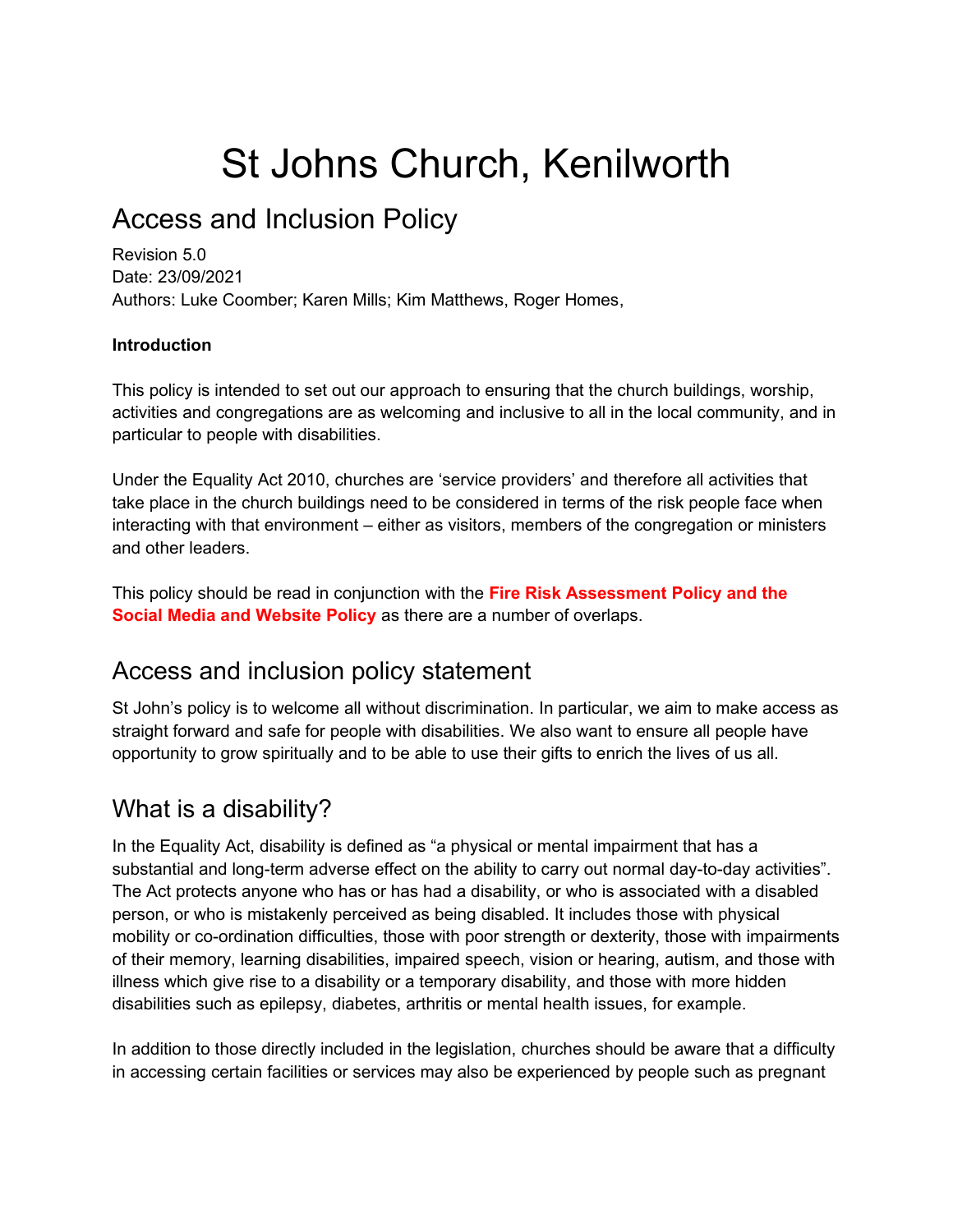women; those large or small in stature (including children); parents or others in charge of small children; or those emotionally distressed.

# The Equality Act 2010

The Equality Act came into effect in 2010, replacing the Disability Discrimination Act (1995). Its aim is to ban unfair treatment and discrimination based on age, race, sexuality, gender, disability etc. in the workplace, in the provision of goods, services and facilities and in the management of premises. It stipulates that all service providers should make 'reasonable adjustments' to their buildings and services so that disabled people can use them. It is a civil law, so fines cannot be levied for non-compliance however legal action can be taken by anyone – including bodies such as the Equality and Human Rights Commission – if discrimination is evident. It is therefore very important that churches engage with the Equality Act and consider how their buildings are used by others.

### Process

A disability access audit will be performed every **3 years** across all church sites. This audit shall identify the required improvements that are needed to be an inclusive "service provider". The disability access audit will follow audit guidelines (see references, Annex 2) set out by the diocese and consider, but not limited to, the following areas;

- How do people find your church?
- How do people get here?
- Car parking
- Signs and notice boards are clear
- Entrance
- Lighting
- Use of hearing loops
- Moving around inside the church
- Ease of being able to access facilities including toilets and refreshments
- Being able to access the content of services
- Seating
- Printed and on-screen materials
- Toilets
- Welcoming for people with learning disabilities, autism and Asperger Syndrome.
- Welcoming for people with mental health needs
- Ensuring the website is compliant with current accessibility legislation and guidelines

#### What the church is doing to meet the Equality Act

- There is a public bus stop right outside the church building for ease of access
- Dedicated parking places are provided in the car park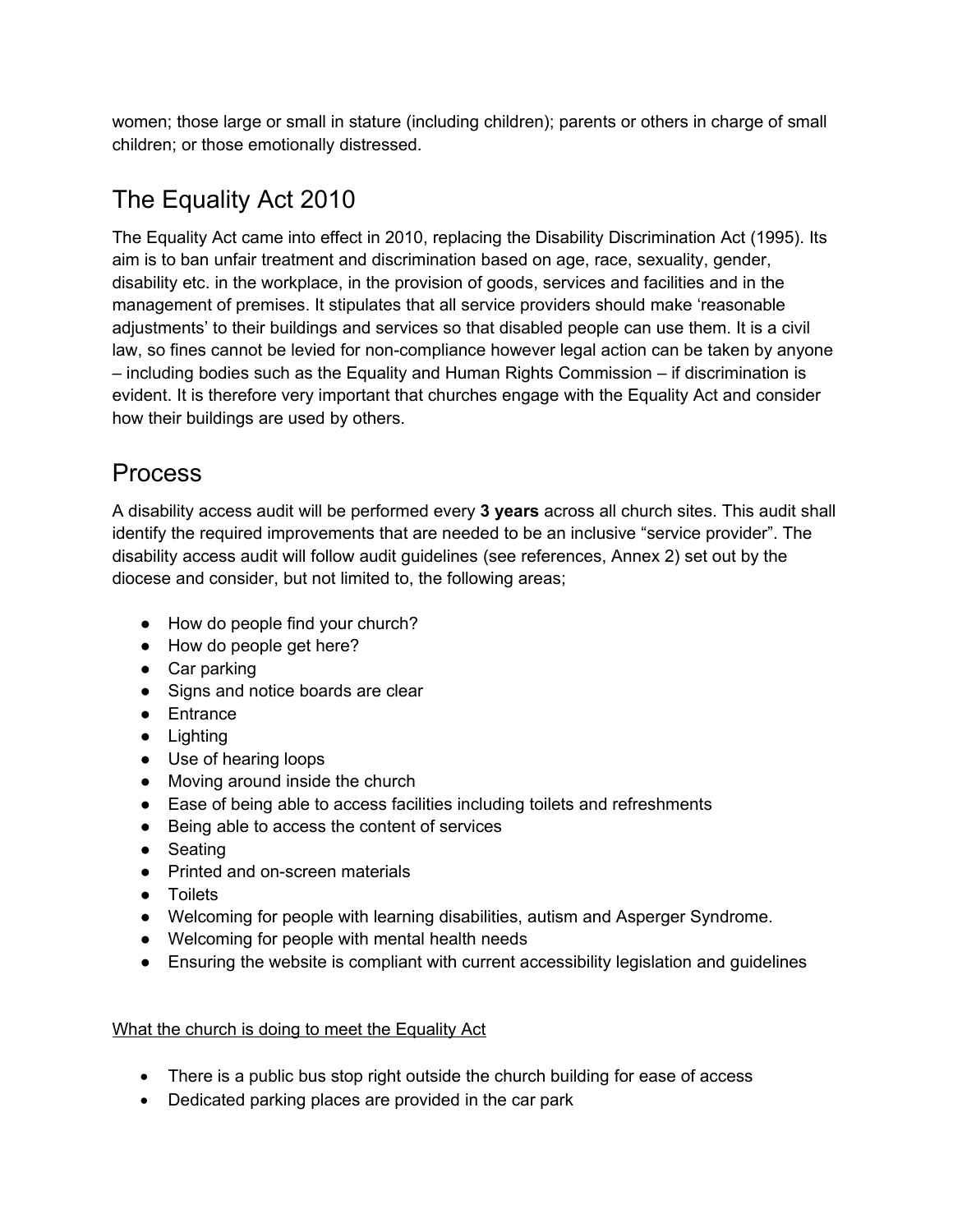- Gaps are provided between rows of seating to provide easy wheelchair access
- Automatic doors are provided on entry to the building to provide easy access in entering and leaving the building
- Signs are provided showing the procedures in the case of a fire
- A hearing loop is provided in the main building for the hard of hearing
- Disabled toilets are provided in the main building and in the halls
- On screen slides use a pale font with dark background to assist those with dyslexia
- Larger font news sheets are provided for those requiring them and we aim to provide a printed copy of on-screen materials for those who require it size 18 sans serif font (Arial/Verdana)
- The website is kept up to date with the latest Government legislation to make it as accessible as possible for all.

Procedures for ensuring people with disabilities scan be safely evacuated from the building in an emergency are given at Annex 1 and these will be reviewed every three years at the same time as the audit.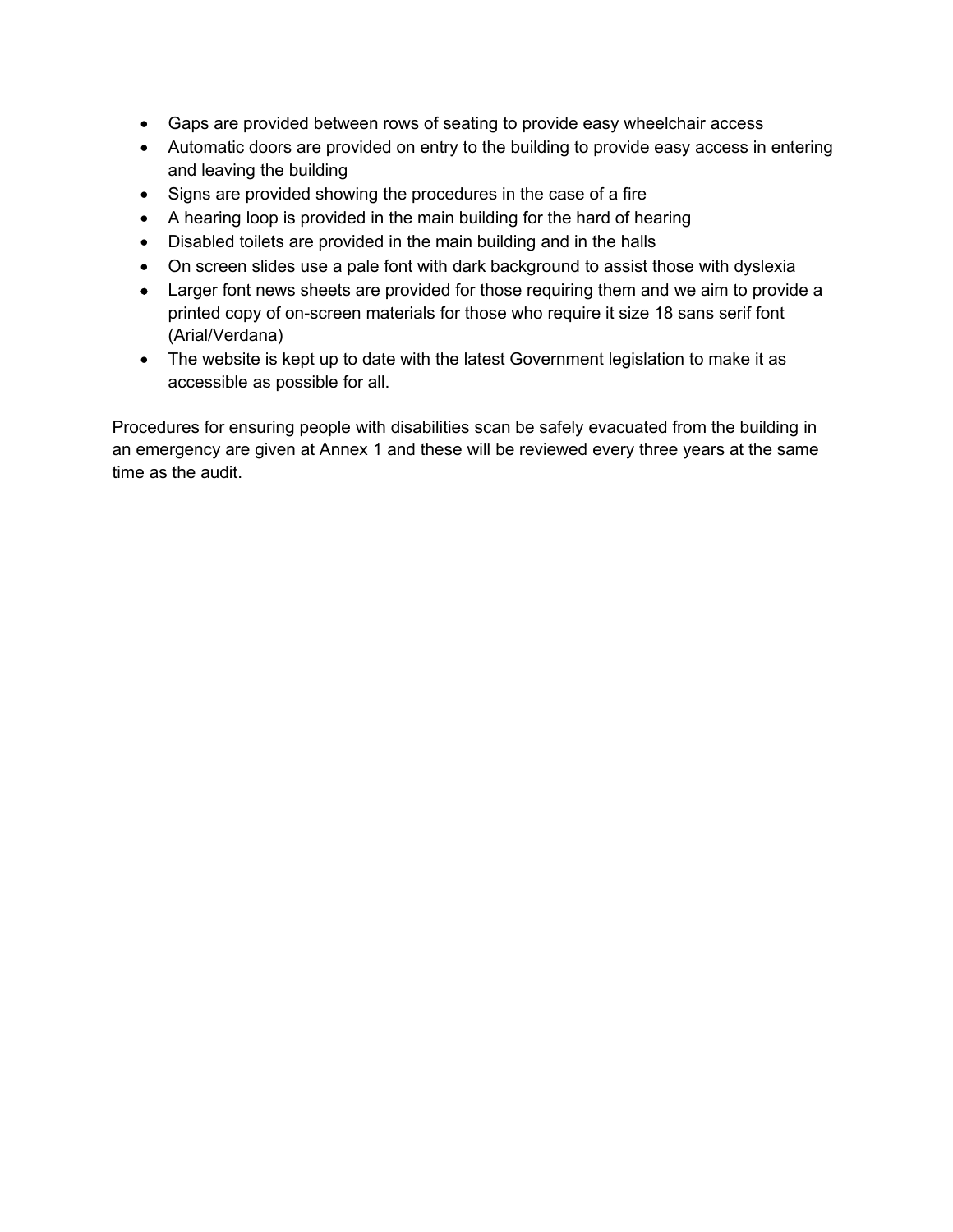## Annex 1: Policy for Safe Evacuation of Persons with Disabilities

#### **The purpose of this document**

St John's Church is committed to promoting access for people who have a disability or longterm medical condition. This includes consideration of the requirements to enable safe and effective evacuation from our buildings in a fire or other emergency, taking into account that some disabilities may mean that they are unable to self-evacuate.

We will comply with relevant legal requirements and guidelines where it is reasonable to do so with the aim of facilitating safe access for all users of the site.

Key legislation:- The Regulatory Reform (Fire Safety) Order 2005 Equality Act 2010

#### **General policy for fire escape**;

In the event of a fire, an alarm will be raised The service leader or group leader will clearly explain to the group what is happening and what people will need to do next.

Fire exits are clearly marked and care will be taken not to block access to these exits.

The congregation will move to the grass area in front of the church in the event of a fire where a check will be made on people's welfare and a check made of children/youth against the register. Any children with special needs should be escorted to the assembly point by their respective teachers.

A fire drill is carried out regularly at least once per year

#### **Personal Emergency Evacuation Plan (PEEP)**

A Personal Emergency Evacuation Procedure (known as a PEEP), is a procedure designed to outline the emergency requirements of a member of staff or member of the congregation who may require assistance in an emergency. To ensure that persons who require assistance can safely leave the church buildings in an emergency, a PEEP must be completed. This process ensures that members of staff/members of the congregation discuss and take into account specific needs and produce a plan to ensure that their safety is provided for in the event of an emergency.

In the event of having a regular visitor or member of staff or volunteer with a disability, a Personal Emergency Evacuation Plan (PEEP) will be set up for them.

The responsibility for identifying the need for and setting up PEEP's for staff will lie with the Wardens. For regular visitors and volunteers, it will be the responsibility of the leadership teams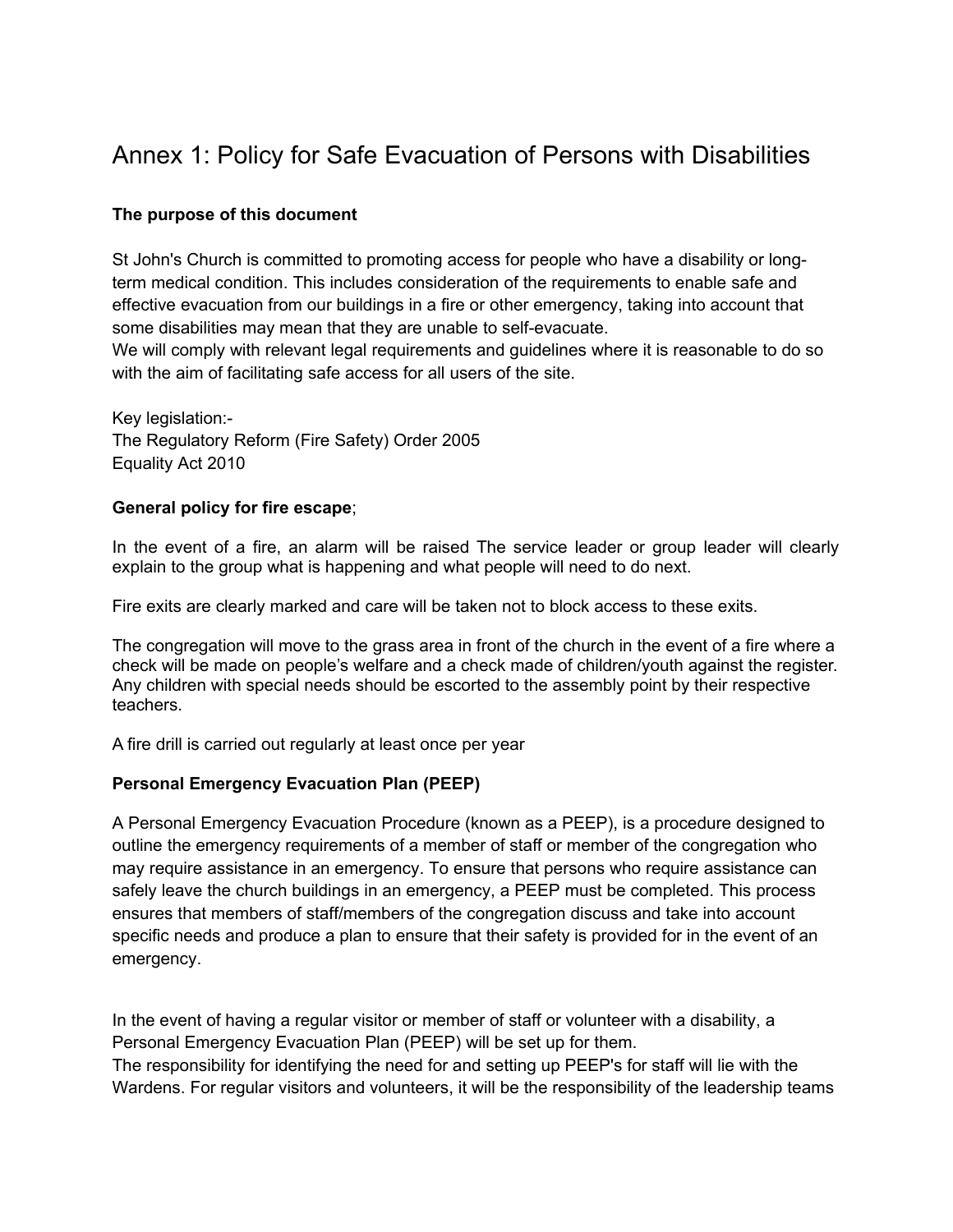for each of the worshipping communities. For regular activities in the church or church building, leaders of client groups will be responsible for having PEEP's in place for any who may have difficulty exiting the building in an emergency.

Client groups will need to identify any individuals who may need a PEEP and a copy of the PEEP will need to be kept in the church office. Staff and regular visitors for whom a PEEP has been completed are responsible for ensuring that they follow the agreed emergency arrangements, as long as doing so does not put them at risk due to the nature of the emergency.

Leaders of communities and activities will seek to identify people who they think may require assistance in the event of an emergency. A regular note in the monthly newsletter will invite those who might require assistance in the case of an emergency to identify themselves to the leaders of their respective communities or activity they regularly attend. This message will be voiced from the front during services from time to time.

In order to identify someone with this need, the following will be carried out:-

- a) The PEEP will take into account the needs of the disabled person and their ideas for how they could leave the building.
- b) The PEEP will take into account the resources (people and equipment) that can reasonably be expected to be available.
- c) The PEEP will be reviewed annually to ensure that both parties are happy with the plan.

Plans will be written and held on file in the office.

#### **The PCC will ensure that:**

The Fire Risk Assessment is in place and is kept up to date

That leaders of activities are aware of the need to evacuate the building safely and make sure that procedures are in place to ensure this happen and that enough people have been trained in evacuation procedures and people to help with the safe evacuation of the building are available at all events in the church and church halls.

A procedure for actions in the event of a fire are clearly visible both in the main building as well as the Cavern and halls

This policy was last updated and authorised by PCC in September 2021 and will be reviewed triennially by the PCC.